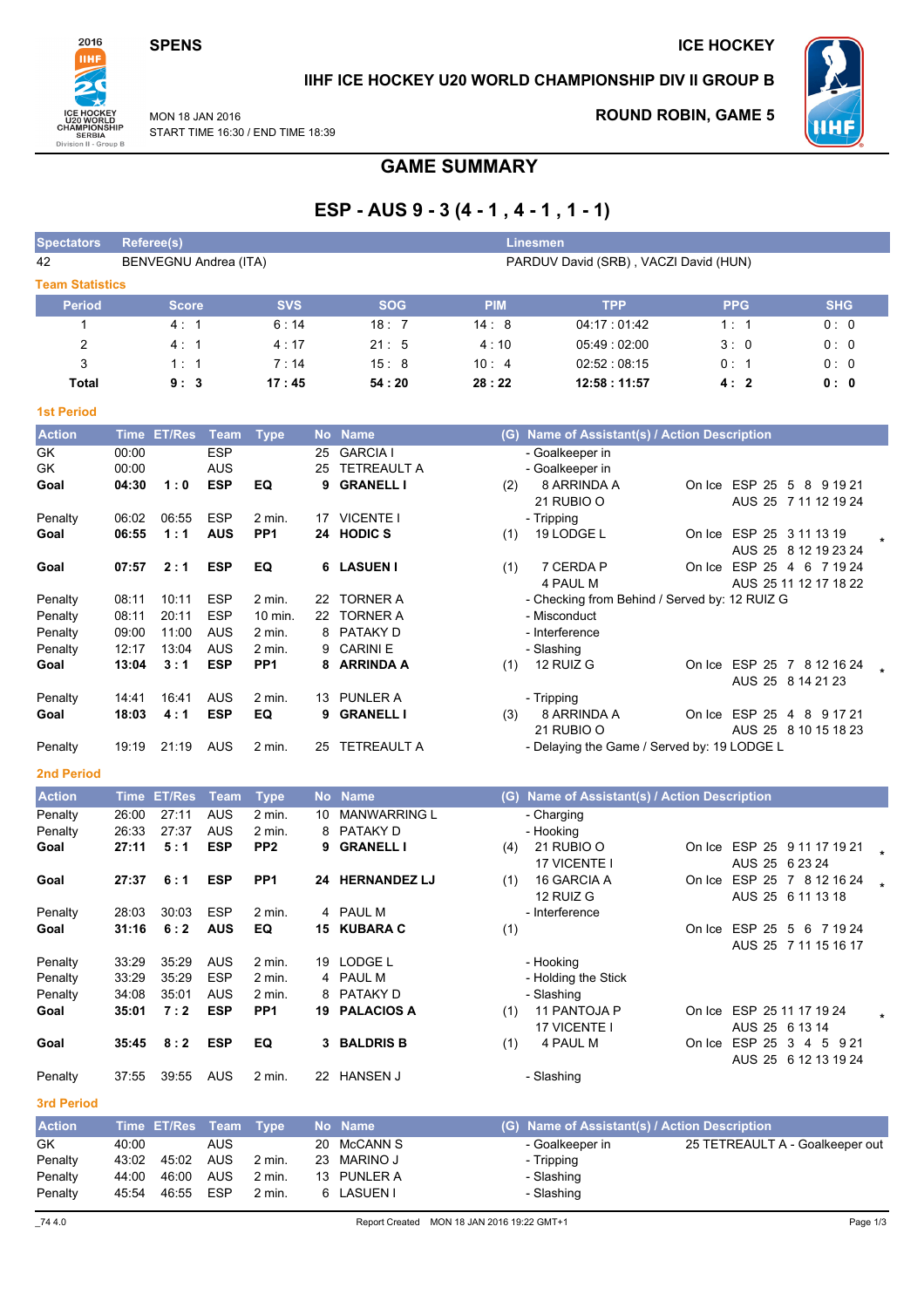#### **SPENS**

 $48:31$ 

 $46:55$   $8:3$ 

49:11 51:11

 $51:37$   $9:3$ 

53:57 55:57

58:16 60:00

#### **ICE HOCKEY**



Penalty

Penalty

Penalty

Penalty

GK

GK

u

Goal

Goal

46:31

60:00

60:00

#### IIHF ICE HOCKEY U20 WORLD CHAMPIONSHIP DIV II GROUP B

Team: AUS - Australia



**ROUND ROBIN, GAME 5** 

MON 18 JAN 2016 START TIME 16:30 / END TIME 18:39

**ESP** 

**AUS** 

ESP

**ESP** 

ESP

ESP

**ESP** 

AUS

| LIV THE TUJU    |                         |     |                                  |
|-----------------|-------------------------|-----|----------------------------------|
| <b>Type</b>     | No Name                 |     | (G) Name of Assistant(s) / Ac    |
| $2$ min.        | 2 ARRARAS A             |     | - Delaying the Game              |
| PP <sub>2</sub> | 24 HODIC S              | (2) | 8 PATAKY D                       |
| $2$ min.<br>EQ  | 12 RUIZ G<br>21 RUBIO O | (1) | - Holding the Stick<br>12 RUIZ G |
| $2$ min.        | 14 MANERO M             |     | - Cross-Checking                 |
| $2$ min.        | 19 PALACIOS A           |     | - Cross-Checking                 |

|     | G) Name of Assistant(s) / Action Description |                       |                              |  |
|-----|----------------------------------------------|-----------------------|------------------------------|--|
|     | - Delaying the Game                          |                       |                              |  |
| (2) | 8 PATAKY D                                   | On Ice ESP 25 5 11 17 |                              |  |
|     |                                              |                       | AUS 20 6 8 12 19 24          |  |
|     | - Holding the Stick                          |                       |                              |  |
| (1) | 12 RUIZ G                                    |                       | On Ice ESP 25 4 12 17 19 21  |  |
|     |                                              |                       | AUS 20 6 10 13 15 18         |  |
|     | - Cross-Checking                             |                       |                              |  |
|     | - Cross-Checking                             |                       |                              |  |
|     |                                              |                       | 25 GARCIA I - Goalkeeper out |  |
|     |                                              |                       | 20 McCANN S - Goalkeeper out |  |

#### **Goalkeeper Records**

#### Team: ESP - Spain

| <b>vo Name</b>       |    | <b>SOG SVS</b> | <b>MIP</b> | No Name           | <b>SOG SVS</b> |    | <b>MIP</b> |
|----------------------|----|----------------|------------|-------------------|----------------|----|------------|
| 25 GARCIA Ignacio    | 20 |                | 60:00      | 25 TETREAULT Alex | 39             | 31 | 40:00      |
| 20 RENESES Alejandro |    |                |            | 20 McCANN Stephen |                | 14 | 20:00      |

#### **Game Statistics**

| Team: ESP (black) |                            |          |                         |                |                |              |                |                |        |    |                      |                |           |                         |             |
|-------------------|----------------------------|----------|-------------------------|----------------|----------------|--------------|----------------|----------------|--------|----|----------------------|----------------|-----------|-------------------------|-------------|
|                   | Head Coach: TUOMI Timo     |          |                         |                |                |              |                |                |        |    | <b>Shots on Goal</b> |                |           |                         |             |
| <b>No Pos</b>     | <b>Name</b>                | G        | A                       | P              | <b>PIM</b>     | FO+          | FO-            | FO+/-          | FO%    |    | $\overline{2}$       | $\overline{3}$ | <b>OT</b> | <b>TS</b>               | $+/-$       |
| 3 D               | <b>BALDRIS Bruno</b>       |          | 0                       |                | 0              | 0            | 0              | 0              | 0.00   | 1  | 2                    | 0              |           | 3                       | $+1$        |
| 11 F              | PANTOJA Pablo +A           | 0        |                         |                | 0              | 12           | 12             | 0              | 50.00  |    | 2                    |                |           |                         | 0           |
| 13 F              | <b>BURGOS Alejandro</b>    | 0        | 0                       | $\Omega$       | 0              | $\mathbf 0$  | $\Omega$       | 0              | 0.00   | 0  | $\mathbf 0$          | 1              |           |                         | 0           |
| 14 F              | MANERO Manuel +A           | 0        | 0                       | 0              | 2              |              |                | 0              | 50.00  | 0  |                      | 3              |           | 4                       | 0           |
| 16 D              | GARCIA Alfonso +C          | $\Omega$ | 1                       |                | $\Omega$       | $\Omega$     | 0              | $\Omega$       | 0.00   | 0  | $\overline{c}$       | 0              |           | $\overline{2}$          | $\mathbf 0$ |
| 4 D               | <b>PAUL Marc</b>           | 0        | 2                       | 2              | 4              | 0            | 0              | 0              | 0.00   | 0  | 0                    | 0              |           | 0                       | $+4$        |
| F<br>8            | <b>ARRINDA Ander</b>       |          | $\overline{c}$          | 3              | $\mathbf 0$    | 0            |                | $-1$           | 0.00   | 5  | $\mathbf 0$          | 0              |           | 5                       | $+2$        |
| F<br>9            | <b>GRANELL Ignacio</b>     | 3        | 0                       | 3              | 0              | 4            | 8              | -4             | 33.33  | 2  |                      | 0              |           | 3                       | $+3$        |
| 17<br>D           | VICENTE Ignacio            | 0        | $\overline{\mathbf{c}}$ | $\overline{c}$ | $\overline{2}$ | 0            | 0              | 0              | 0.00   | 0  |                      |                |           | $\overline{\mathbf{c}}$ | $+2$        |
| 21 F              | RUBIO Oriol (BP)           |          | 3                       | 4              | $\Omega$       | $\mathbf{1}$ | 3              | $-2$           | 25.00  | 3  |                      | $\overline{2}$ |           | 6                       | $+4$        |
| 5 D               | <b>PUERTOLAS Niklas</b>    | 0        | 0                       | 0              | 0              | 0            | 0              | 0              | 0.00   | 0  | 1                    | 0              |           |                         | $+1$        |
| F<br>6            | <b>LASUEN Imanol</b>       |          | 0                       |                | $\overline{2}$ | 4            | 3              |                | 57.14  | 1  | 0                    |                |           | $\overline{c}$          | $\mathbf 0$ |
| 7 F               | <b>CERDA Paul</b>          | 0        |                         |                | $\Omega$       | 8            |                |                | 53.33  |    |                      | 0              |           | $\overline{\mathbf{c}}$ | 0           |
| D<br>19           | <b>PALACIOS Andres</b>     |          | 0                       |                | $\overline{c}$ | 0            | 0              | 0              | 0.00   | 0  | 2                    |                |           | $\mathsf 3$             | $+2$        |
| 24 F              | <b>HERNANDEZ Luis Jose</b> |          | 0                       |                | $\Omega$       | 1            | 0              | 1              | 100.00 | 1  | $\overline{2}$       | 1              |           | 4                       | $\mathbf 0$ |
| 2 F               | <b>ARRARAS Ander</b>       | 0        | 0                       | 0              | 2              | 3            | 0              | 3              | 100.00 | 0  | 0                    |                |           |                         | 0           |
| 12 F              | RUIZ Gonzalo               | 0        | 3                       | 3              | $\overline{c}$ | 0            | 0              | 0              | 0.00   | 3  | $\overline{2}$       |                |           | 6                       | $+1$        |
| 15 F              | <b>TORNER Guillem</b>      | 0        | 0                       | $\Omega$       | $\Omega$       | $\mathbf 0$  | 0              | 0              | 0.00   | 0  |                      |                |           | 2                       | 0           |
| 22 F              | <b>TORNER Albert</b>       | 0        | 0                       | 0              | 12             | 4            | $\overline{2}$ | $\overline{2}$ | 66.67  | 0  | 2                    |                |           | 3                       | $\mathbf 0$ |
| 20 GK             | <b>RENESES Alejandro</b>   | $\Omega$ | 0                       | 0              | $\mathbf 0$    |              |                |                |        | 0  | $\mathbf 0$          | 0              |           | 0                       |             |
| 25 GK             | <b>GARCIA Ignacio</b>      | 0        | 0                       | 0              | 0              |              |                |                |        | 0  | $\Omega$             | 0              |           | 0                       |             |
| Total             |                            | 9        | 15                      | 24             | 28             | 38           | 37             | 1              | 50.67  | 18 | 21                   | 15             |           | 54                      |             |

Team : AUS (white)

|               | Head Coach: FRANKENBERGER Markus |    |   |          |            |          |          |          |       |          |                | <b>Shots on Goal</b> |           |               |       |
|---------------|----------------------------------|----|---|----------|------------|----------|----------|----------|-------|----------|----------------|----------------------|-----------|---------------|-------|
| <b>No Pos</b> | <b>Name</b>                      | G. |   | P        | <b>PIM</b> | FO+      | FO-      | $FO+/-$  | FO%   |          | $\overline{2}$ | 3                    | <b>OT</b> | TS            | $+/-$ |
| 8 D           | PATAKY Daniel +C                 | 0  |   |          | 6          | 0        | 0        | 0        | 0.00  |          | $\mathbf{0}$   | 2                    |           | 3             | $-1$  |
| 12 F          | <b>WEBSTER Kieren</b>            |    |   | 0        | 0          | 10       | 14       | $-4$     | 41.67 |          |                |                      |           | 3             | $-3$  |
| 19 F          | LODGE Lynden                     | 0  |   |          | 2          | 0        |          | -1       | 0.00  | 2        | 0              |                      |           | 3             | $-2$  |
| 23 D          | <b>MARINO James</b>              | 0  | 0 | 0        | 2          | 0        | 0        | 0        | 0.00  | 0        | $\mathbf{0}$   |                      |           |               | $-1$  |
| 24 F          | HODIC Sam +A                     | 2  | 0 | 2        | 0          | 0        | 0        | 0        | 0.00  | 1        | 0              |                      |           | $\mathcal{P}$ | $-2$  |
| 6 D           | <b>BOYLE Zachary</b>             | 0  | 0 | 0        | 0          | 0        | 0        | 0        | 0.00  | 0        |                | 0                    |           |               | $-2$  |
| 9 F           | <b>CARINI Ellesse</b>            | 0  | 0 | $\Omega$ | 2          | $\Omega$ | 0        | $\Omega$ | 0.00  | $\Omega$ | 2              | $\Omega$             |           | 2             | 0     |
| 10 F          | <b>MANWARRING Liam</b>           | 0  | 0 | $\Omega$ | 2          | $\Omega$ |          | -1       | 0.00  | $\Omega$ | $\mathbf{0}$   | $\Omega$             |           | $\mathbf 0$   | $-2$  |
| 13 D          | <b>PUNLER Alastair</b>           | 0  | 0 | $\Omega$ | 4          | 0        | $\Omega$ | 0        | 0.00  | 0        | 0              |                      |           |               | $-2$  |
| 15 F          | KUBARA Casey +A (BP)             |    | 0 |          | 0          | 15       | 10       | 5        | 60.00 |          |                |                      |           | 3             | $-1$  |
| 7 D           | <b>KUBARA Bayley</b>             | 0  | 0 | 0        | 0          | 0        | 0        | 0        | 0.00  |          | $\mathbf{0}$   | $\Omega$             |           |               | 0     |
| 11 D          | <b>FAHMY Lachlan</b>             | 0  | 0 | 0        | 0          | $\Omega$ | 0        | 0        | 0.00  | 0        | $\mathbf{0}$   | 0                    |           | 0             | -1    |